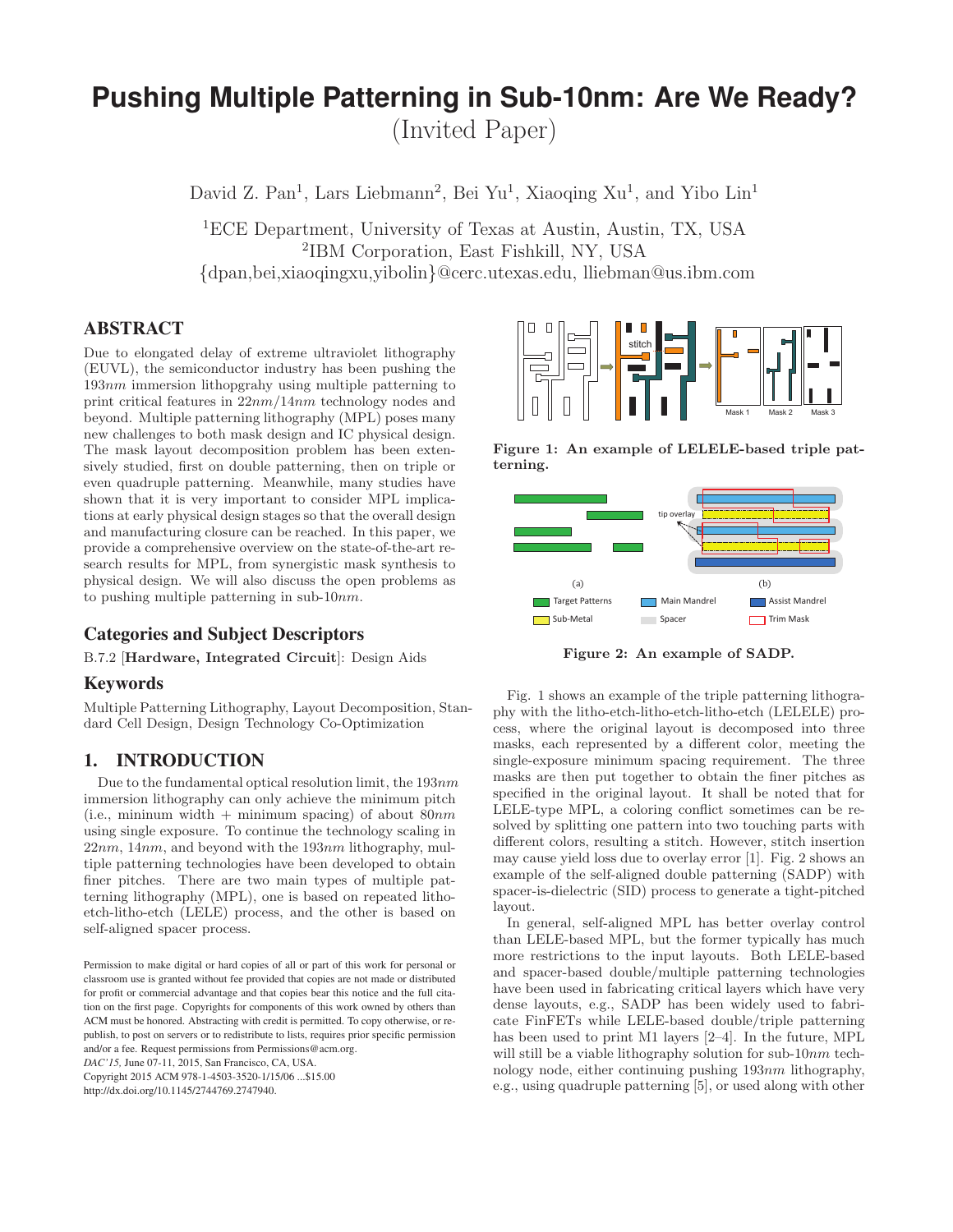lithography techniques, such as extreme ultraviolet lithography (EUVL), electric beam lithography (EBL), and directed self-assembly (DSA) [6].

In this paper, we will provide an overview on the stateof-the-art research results for MPL, from synergistic mask synthesis to physical design. We will also discuss the open problems as to pushing multiple patterning in sub-10nm. Section 2 discusses the MPL layout decomposition problems and issues. Section 3 discusses MPL friendly standard cell (SC) design issues, including MPL compliance and pin access optimization. Section 4 discusses MPL friendly placement and routing. Section 5 concludes the paper.

## 2. MPL LAYOUT DECOMPOSITION

For multiple patterning lithography, one of the most fundamental problems is to decompose the layout into a specific number of masks. Then each mask should be able to manufacture under current  $193nm$  optical lithography. If each mask is represented with one particular color, layout decomposition is equivalent to a coloring problem.

Generally speaking, when there is not enough distance between two patterns, different masks should be used to print them. It is possible that given masks are not enough to print specific features, which results in conflicts. Thus, one basic objective for layout decomposition is to avoid conflicts. In LELE-type MPL, stitch minimization is also an important target due to overlay issues, even though they can help resolve conflicts. Other objectives such as density balancing and overlay mitigation shall be considered for better printability and variations during MPL layout decomposition.

Many studies have been done on MPL layout decompositions during the stage of mask synthesis to resolve coloring conflicts, reduce stitches, balance density, or compensate overlay. In the following, we will discuss some key recent results on MPL decompositions.

#### 2.1 LELE-Type MPL

The LELE-type MPL layout decomposition problem can be formulated into conflict graphs, in which vertices need to be colored to avoid conflicts. The problem has been proved to be NP-hard for general layouts [7]. To solve the problem with reasonable runtime for general layouts, several graph simplification techniques have been proposed. Yu et al. [8] proposed three techniques for TPL decomposition, i.e. connected components computation, removing vertices with degree less than three, and 2-edge-connected component computation. Fang et al. [9] further gave two techniques called 2-connected component computation and 3-edge-connected component computation. A layout can be even divided into small clusters for further speedup [10].

To solve the coloring problem, both optimal algorithms and approximation algorithms have been proposed. The first ILP formulation and a semidefinite programming (SDP) based approximation algorithm are provided by [8]. Then several heuristic based methods are proposed [9–11]. Ghaida et al. [12] tried some methods to reuse the DPL decomposer for TPL.

The SDP approximation algorithm proposed by Yu et al. [8] can be extended to handle any k-patterning problem. It is able to achieve tradeoffs between quality and efficiency compared with ILP formulation. The basic idea is to formulate a vector programming problem by introducing a set of unit vectors. For example, in quadruple patterning,

four vectors are introduced in the SDP formulation from [5]:  $(0, 0, 1), (0, \frac{2\sqrt{2}}{3}, -\frac{1}{3}), (\frac{\sqrt{6}}{3}, -\frac{\sqrt{2}}{3}, -\frac{1}{3})$  and  $(-\frac{\sqrt{6}}{3}, -\frac{\sqrt{2}}{3}, -\frac{1}{3})$ <br>to represent four different masks (see Fig. 3). If two vectors have the same color,  $\vec{v_i} \cdot \vec{v_j} = 1$ ; otherwise,  $\vec{v_i} \cdot \vec{v_j} = -\frac{1}{3}$ .



#### **Figure 3: Vector based color representations.**

The generalized SDP formulation for k-patterning layout decomposition where  $k \geq 4$  is shown as follows [5],

$$
\min \sum_{e_{ij} \in CE} (\vec{y_i} \cdot \vec{y_j} + \frac{1}{k-1}) + \alpha \sum_{e_{ij} \in SE} (1 - \vec{y_i} \cdot \vec{y_j}) \quad (1a)
$$

$$
\text{s.t. } \vec{y_i} \cdot \vec{y_i} = 1, \quad \forall i \in V \tag{1b}
$$

$$
\vec{y_i} \cdot \vec{y_j} \ge -\frac{1}{k-1}, \quad \forall e_{ij} \in CE \tag{1c}
$$

where vector  $\vec{y_i}$  is the continuous relaxation of discrete vector  $\vec{v_i}$ . The corresponding discrete vector program is relaxed to a continuous SDP problem. With an appropriate rounding scheme, the colors for most vertices can be determined.

For some special layout structures, polynomial time exact algorithms exist for layout decomposition. Cork et al. [13] studied the scalability of different coloring algorithms with various contact patterns. For a standard cell based rowstructure layout, Tian et al. [14] proposed a polynomial time algorithm to find an optimal solution. Further study has been done for constrained pattern assignment where the color solutions for the same type of standard cells are required to be the same [15]. By reducing the graph size and parallelization, decomposers are capable of computing solutions in even shorter time [16, 17].

While it is true that providing a coloring solution is substantial to layout decomposition, the importance of colorability check should be highlighted as well. Fast colorability checkers that are able to report the positions of unresolved conflicts are urgently desired. If the unresolved conflicts can be accurately located, they can be fixed either manually or automatically during the post-layout stages.

There are also some studies on MPL layout decomposition considering balanced density control [18, 19]. In terms of mitigating the overlay induced timing variations, [20] proposed an simple yet effective color interleaving technique for double patterning lithography. However, there are no such studies yet on triple patterning layout decomposition and beyond. Another concern lies in the correlation between stitches and actual yield loss. The impact of stitches on yield varies from pattern to pattern. Some stitches are critical and very likely to result in hotspots, while the others may not. Therefore, further efforts are needed to distinguish stitches during decomposition stage. It is also very meaningful to detect hotspot features and even take OPC friendliness or process variations into consideration.

#### 2.2 Spacer-Type MPL

Spacer-type MPL typically refers to SADP and SAQP. Both techniques have very restrictive constraints in width and spacing rules. The insertion of stitch is not allowed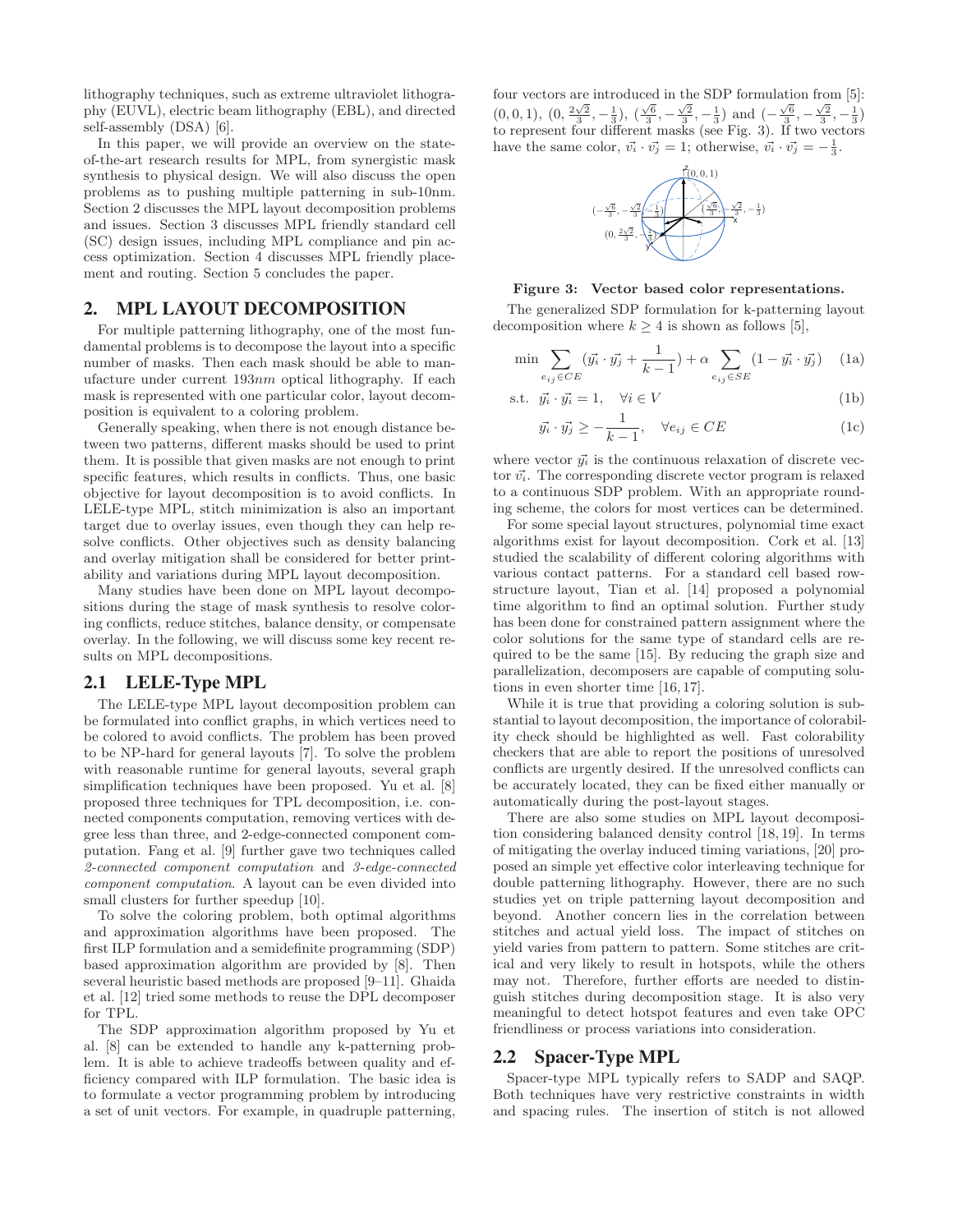either. The discrepancy between the trim mask patterns and the original layouts further results in the complexity of SADP layout decomposition.

ILP was formulated [21,22] to solve this problem. The formulation of ILP is flexible so it is able to integrate other objectives like lithography hotspots. But runtime is a challenge for this approach. Ban et al. [23] proposed an SADP layout decomposition framework for 2D layout structures. The problem is formulated into a 2-coloring problem, as shown in Fig. 4. The blue color denotes the patterns manufactured by the mandrel mask, while the red color represents the patterns for the trim mask. In 2D layouts, it is possible to have inherent conflicts such as  $B$  and  $C$ . Once such kind of conflicts are detected, original core masks should be merged smartly so that undesired patterns can be trimmed out by the trim mask. After the removal of all conflicts, layout decomposition can be solved with 2-coloring techniques. Recently, Xiao et al. [24] showed that 2-colorability is necessary to achieve an SADP decomposition solution without any overlay. They proposed a new graph formulation and solved a 2SAT problem in polynomial time, which guarantees to return a valid solution as long as one exists. Then merging techniques were employed to explore larger solution spaces for standard cell row-structure layout [25].



**Figure 4: Grouping and merging coloring for spacerbased multiple patterning [23].**

The overlay issue for spacer-type of MPL can be mitigated by various approaches mentioned previously. It cannot be completely avoided due to the misalignment at the trim mask. Thus, overlay reduction and hotspot detection are still important issues for layout decomposition. Furthermore, while similar principles in SADP can be applied to SAQP, there are very limited studies on self-aligned multiple pattern (SAMP) and beyond.

## 2.3 Decomposition for Hybrid Lithography

In order to further push the lithography resolution, hybrid methods have been proposed [26, 27]. Traditional 193nm optical lithography is applied together with high-resolution lithography approaches. The flow of hybrid lithography consists of two stages. In the first stage, conventional optical lithography or SADP is used to print base features. In the second stage, some redundant areas are cut by highresolution lithography methods, like EUVL or EBL. While it is true that better image quality can be achieved by hybrid approaches, there will be inevitable increase in the manufacturing cost. It is also necessary to figure out the way to generate features under the new approaches. Some studies have been done to combine SADP and EBL [27, 28] and then an extension to 2D layout design has been proposed [29]. Recently, Yang et al. [30] proposed a random-initialized local search method to combine MPL and EBL when considering stitch minimization and EBL throughput simultaneously.

## 3. MPL STANDARD CELL DESIGN ISSUES

For the standard cell (SC) designers, it is important to provide a robust library that can be applied in any design implementation. In sub-10nm, middle-of-line (MOL) layers routinely introduce multi-cell interactions under MPL constraints [31]. To improve the library-level MPL robustness, efficient multi-cell evaluation over MPL constraints is critical to provide quick feedback to the designers for incremental SC layout modification/migrations. Moreover, the SC input/output (I/O) pins are difficult to access with limited number of routing tracks under complex MPL constraints. In this section we present several techniques, including SC pre-coloring, library robustness evaluation and pin access optimization, to enable SC compliance under MPL constraints.

#### 3.1 Standard Cell Pre-Coloring

To design a library compatible with MPL constraints, designers need to ensure that the layout of each cell is MPLfriendly. If coloring conflicts are detected, further layout modifications/migrations are needed [32, 33]. Then, SC precoloring is to perform layout decomposition up front, and embed the coloring solutions for each type of cell into the library [33,34]. During later design stages, the coloring solution for each cell instance can be quickly achieved by querying the cell library.



**Figure 5: (a) Sample layout and the corresponding conflict graph. (b) Simplified conflict graph. (c) Pre-coloring solutions for triple patterning [33].**

For the pre-coloring of each type of cell, we construct a conflict graph to represent the topological relationship among layout patterns. Fig. 5 (a) shows a sample layout and its corresponding conflict graph for triple patterning. In particular, only the color assignment for boundary features will be enumerated and the simplified conflict graph is shown in Fig. 5(b). A set of graph coloring solutions are computed for the color assignment of all patterns [33, 34]. Note that the coloring solution of a single cell may not be unique. To allow the maximum placement flexibility, all legal coloring candidates are enumerated and embedded into the cell library (see Fig.  $5(c)$ ).

#### 3.2 Library Robustness Evaluation

The SC pre-coloring targets at MP-friendly layout design and a set of legal coloring solutions for each type of SC in isolation. However, for practical designs, various SC instances will be placed close to each other and the MPL constraints introduce interactions among them [31, 33]. The 3-cell interaction examples for triple and quadruple patterning are shown in Fig.  $6(a)$  and Fig.  $6(b)$ , respectively. At the library design level, SC designers target at improving the inter-cell compatibility for all combinations of cells, regardless of what kind of placement [2]. With MPL applied to multiple layers with small feature sizes [2,3], it is difficult to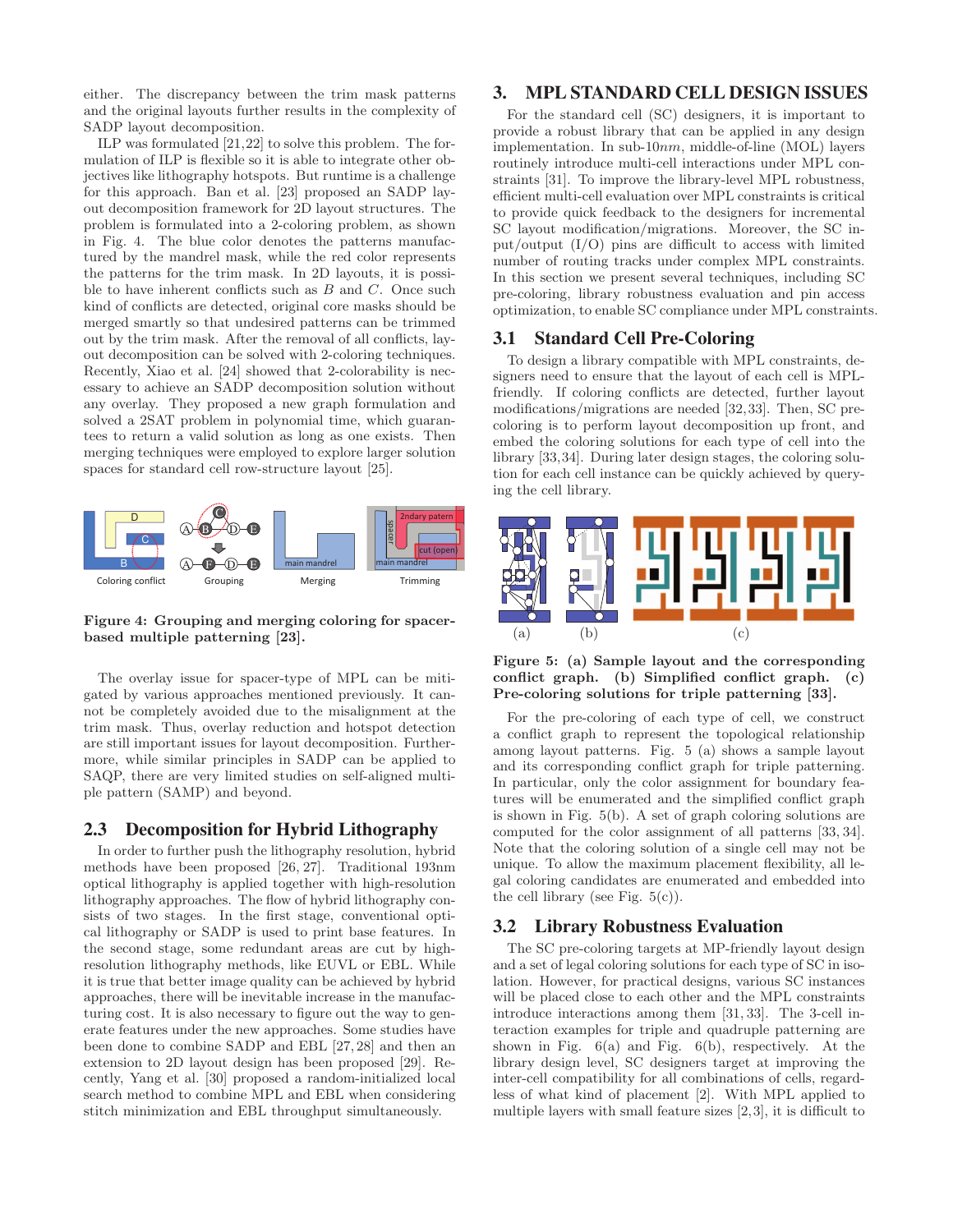guarantee that any combination of SC's is compatible with MPL coloring constraints. However, a robust library should minimize the number illegal SC's combinations that lead to MPL coloring violations. During library development stage, an efficient framework is necessary to quickly achieve the number of illegal cell combinations and associated standard cell types for the purpose of incremental SC layout modifications/migrations,. The library evaluation framework in [31] focused on the MOL layer that routinely leads to interactions across SC boundaries and aimed at quickly providing the illegal cell combinations and associated SC's to the designers. In the future, it is worthwhile to extend this framework to other MPL layers, such as Metal-1.



**Figure 6: 3-cell interactions. (a) Triple patterning. (b) Quadruple patterning [31].**

## 3.3 Pin Access Optimization

With fixed number of routing tracks for SC design, the access points for each I/O pin are limited, which makes the SC I/O pin access particularly challenging under extra MPL constraints. One way the SC designers can improve the SC pin accessibility is to intelligently design the I/O pins, which maximizes the number of access hit points for each I/O pin of the SC's [2, 3]. However, the complicated MPL constraints introduce interactions among neighboring access points of different I/O pins of the SC's. For modern SC designs, Metal-1 layer is primarily used for the I/O pin design and intra-cell connections for the SC layout. This makes Metal-2 layer essential for local I/O pin access of the SC's. SADP is a competitive lithography candidate for the lower metal layers including Metal-2 for pin access. For SADP-based Metal-2 wires, legal line-end positions depend on both via placement and neighboring wire placement. As shown in Fig. 7, the line-end extensions beyond the via positions are necessary to retrieve valid Metal-2 wires for one pin access candidate. In general, pin access and SC layout co-optimization shall search for all legal intra-cell pin access solutions with lineend extension techniques, to provide maximized pin access flexibility for the detailed routing stage.



**Figure 7: Pin access optimization for one pin access candidate. (a) Design rule violations. (b) Optimized Metal-2 wires [35].**

#### 3.4 Future Cell Architecture

For sub-10nm SC design, MPL is expected to be widely used across various device layers. Unidirectional layout will



**Figure 8: Three techniques to remove MPL conflicts during placement.**

be favorable since the bidirectional patterns are not compatible with high-order frequency multiplication, such as SAQP. A systematic library regularity design and robustness evaluation framework will be crucial to provide good starting point of SC design and quick feedback on the quality evaluation under MPL constraints [36]. Additional metal layers for intra-cell routing, such as  $M0$  or Mint  $[2,3]$ , may be introduced to reduce the usage of Metal-2 wires for SC design, which is crucial for better local pin access during the routing stage. However, the interactions among access points of various I/O pins are expected to be more significant under complicated MPL constraints, which makes the SC level pin access design/optimization particularly important.

#### 4. MPL FRIENDLY PLACE AND ROUTE

Since redesigning indecomposable patterns in the final layout requires high engineering efforts, layout decomposition itself may be too late and MP-friendly layout designs in the early physical design stages including placement and routing, becomes urgent and pivotal. In sub-10nm technology node, it is difficult to allow arbitrary SC's combinations that are compatible with each other under MPL constraints [31, 33], which makes the extra placement-level efforts inevitable to resolve inter-cell coloring conflicts. To systematically achieve legal routing results, it is important to incorporate MP-specific constraints into the routing stage.

#### 4.1 MPL aware Placement

In the SC pre-coloring stage, a set of coloring solutions have been pre-computed for each type of cells in the library. One single type of cell might be applied multiple times for practical designs and SC instances are placed next to each other. Although the coloring conflicts have been resolved within each cell instance during library design stage, extra coloring conflicts may be introduced when cells are placed next to each other as shown in Fig. 8, which brings the necessity of MP-aware placement.

Several studies have been shown to resolve the inter-cell coloring conflicts during the placement stage. Gupta et al. presented the timing and yield aware color assignment for SC's for double patterning lithography [37]. Gao et al. proposed the placement legalization based on SC pre-coloring for SADP [38]. Given pre-coloring solutions for SC's, Agarwal et al. proposed a dynamic programming algorithm to resolve coloring conflicts for general MPL [39]. In particular, there has been several studies focusing on the triple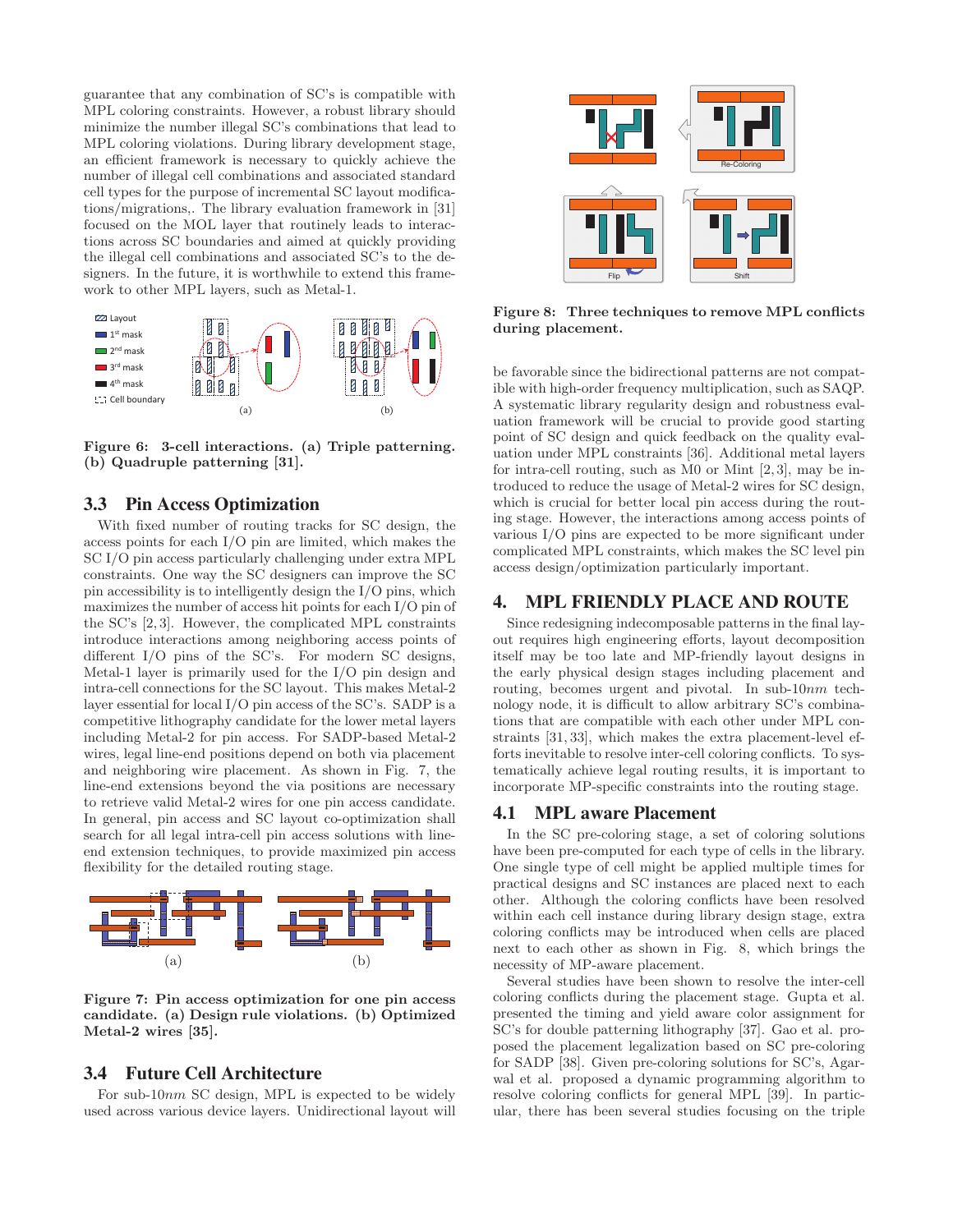patterning aware placement problem. Yu et al. [33] developed three techniques, including cell re-coloring, cell flipping and cell shifting, as illustrated in Fig. 8, to resolve the conflicts between cells for triple patterning. In particular, the cell re-coloring is obtained by selecting a compatible coloring solution for the target cell by querying the pre-computed coloring solutions. By incorporating the techniques to resolve inter-cell conflicts, the triple patterning aware ordered single row placement can be formulated as a shortest path problem and solved optimally. Tian et al. further considered the constrained pattern assignment for the same type of SC and a weighted partial MAX SAT approach was proposed [40]. Kuang et al. presented both global and local moving techniques and better placement quality was reported [41]. Lin et al. demonstrated the placement refinement problem for triple patterning under constrained pattern assignment is NP-complete and a mixed integer linear programming approach along with efficient heuristics was presented [42]. However, most existing studies focus on the single-row placement with coloring constraints. For sub-10nm, some device layers, such as MOL layers, routinely introduce inter-row interactions, which brings the necessity of placement-level efforts to resolve the coloring conflicts across adjacent placement rows. We expect to see more research efforts along this direction in the placement level.

#### 4.2 MPL aware Routing

In sub- $10nm$  technology node, the high routing density and small pitches of the routing patterns bring the need of MPL for the lower metal layers, such as Metal-2 and Metal-3. MP-aware routing will be crucial to obtain more flexibility and better quality for the routing results.

Different from double patterning, detecting triple patterning or the general MPL coloring conflicts during routing will be more sophisticated due to the higher complexity of conflict graph and color assignment. Ma et al. proposed an expanded routing grid model to systematically deal with triple patterning coloring constraints during the routing stage [43]. Another general MPL coloring technique during routing stage was proposed by Lin et al. [44]. A special data structure, token graph-embedded conflict graph (TECG) consisting token graph (TG) and conflict graph (CG), is proposed to facilitate coloring conflict detection. To reduce the yield loss from stitches, a conflict graph precoloring approach was proposed by Hsu et al. [45].



**Figure 9: Prevent conflicts by prescribed layer assignment. (a) Target layout. (b) Conflicts (shown as arrows) remains even with stitch insertion. (c) Conflict removed by layer assignment [34].**

Furthermore, due to better overlay and line edge roughness control compared to LELE-type MPL, SADP/SAQP are treated as competitive lithography candidates for the lower routing layers with tight pitches in sub-10nm technology nodes. Mirsaeedi et al. [46] presented an early work

on the SADP-friendly detailed routing. To effectively resolve coloring conflicts during SADP-aware routing, Gao et al. [38] developed corresponding *layer assignment* technique, which can be performed to separate conflicting patterns into different routing layers (see Fig. 9). By integrating the prescribed routing patterns together with the routing cost, it is possible to simultaneously perform multi-layer routing and layout decomposition in a correct-by-construction manner for SADP [38]. Kodama et al. [47] proposed novel grid coloring strategies for both SADP and SAQP with hotspot reduction in the routing patterns. A specialized graph model for sidewall is dielectric type of SADP aware routing was proposed by Du et al. [48] to achieve legal routes while minimizing the SM-jog penalties. Liu et al. [49] proposed a novel overlay constraint graph to guide SADP-aware routing while minimizing the amount of overlay. A full chip wire planning and SAQP-aware routing method was further presented by Fang et al. [50]. To address the handshake between the SC level pin access and detailed routing stage, Xu et al. proposed a holistic pin access planning and regular routing framework for SADP to improve the overall detailed routability [51]. In sub-10 $nm$ , the tight pitches of lower metal layers brings the need of MPL for the corresponding via layers. Complicated neighboring interactions from MPL constraints on the via layer could introduce additional difficulties on SC local pin access and detailed routing stage. We expect to see more research efforts on resolving MPL constraints for multiple via and metal layers simultaneously to achieve high-quality MPL friendly routing results.

# 5. CONCLUSION

In the last few years, we have seen double patterning lithography from concept to deployment to produce the most advanced IC chips, e.g., in 22nm and 14nm technology nodes. Due to the delay of EUVL, triple patterning is now being adopted for the 14nm/10nm nodes, and quadruple patterning or beyond is under serious consideration for the 7nm node. This paper has summarized some key recent results for MPL, from mask design to physical design. While many research studies have been performed on MPL related mask and physical design, there are still many open research problems as pointed out in the paper. Ultimately how much further to push MPL really depends on the cost, overlay control, and the cost-effectiveness of extreme scaling. Even with the final adotpion of EUVL or other emerging lithography, the paradigm of multi-patterning is still very interesting as it can be used together with these emerging lithography technologies.

## Acknowledgment

This work is supported in part by NSF and SRC.

#### 6. REFERENCES

- [1] V. Wiaux, S. Verhaegen, S. Cheng, F. Iwamoto, P. Jaenen, M. Maenhoudt, T. Matsuda, S. Postnikov et al., "Split and design guidelines for double patterning," in Proceedings of SPIE, vol. 6924, 2008.
- [2] L. Liebmann, A. Chu, and P. Gutwin, "The daunting complexity of scaling to 7nm without EUV: Pushing DTCO to the extreme," in Proceedings of SPIE, vol. 9427, 2015.
- [3] B. Chava, D. Rio, Y. Sherazi, D. Trivkovic, W. Gillijns, P. Debacker, P. Raghavan, A. Elsaid et al., "Standard cell design in N7: EUV vs. immersion," in Proceedings of SPIE, vol. 9427, 2015.